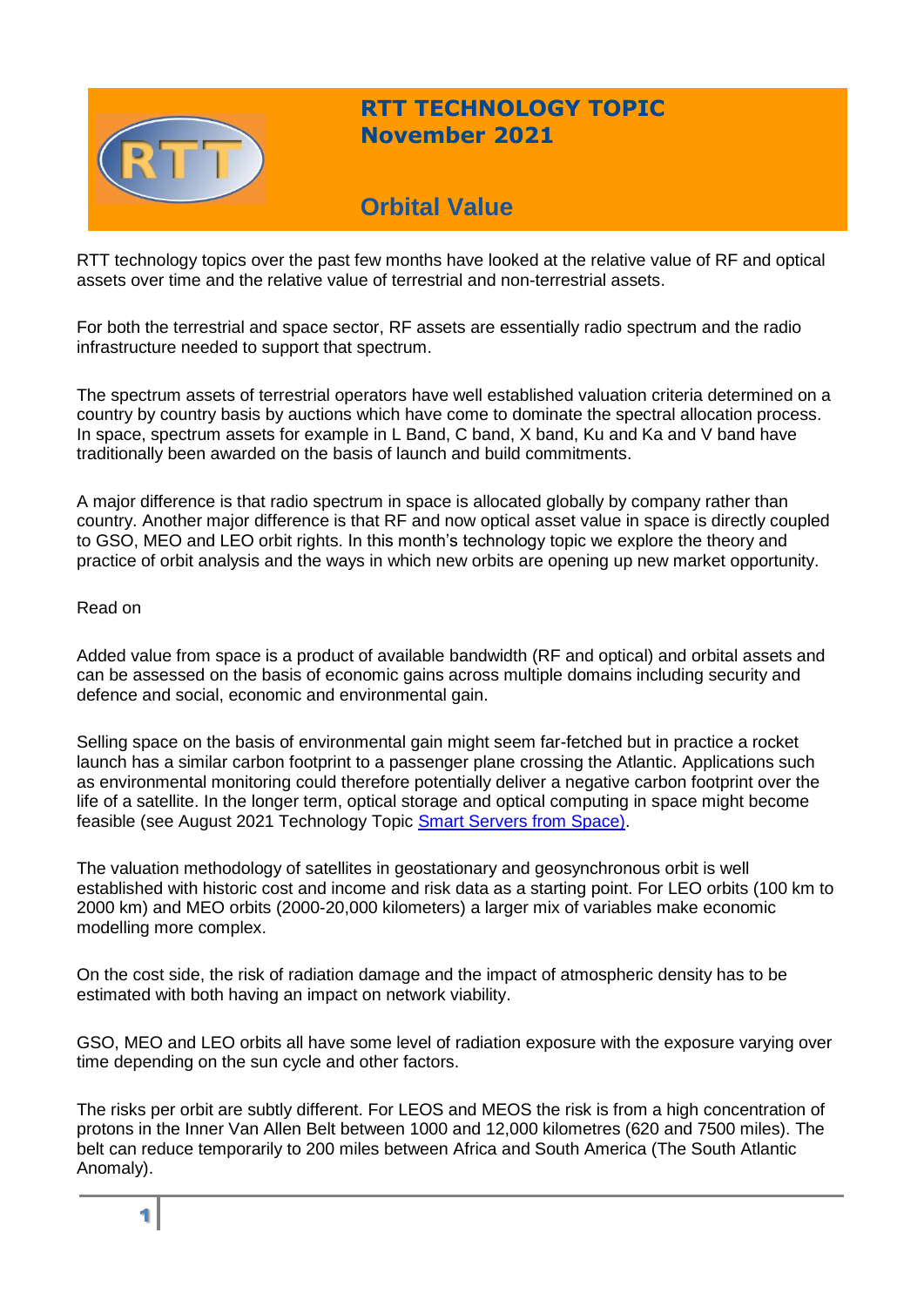The outer Van Allen belt between 30,000 kilometres and 60,000 kilometers has a high concentration of electrons. Either can damage on board electronics and RF hardware. The Globalstar Constellation had a number of RF hardware failures due to a surge of solar activity in 2001. Another [Carrington](http://cmeresearchinstitute.org/carrington-event/) event could take out everything electronic in space.

Atmospheric density is more benign but ultimately determines the life span of every LEO. A Standard model of atmospheric density was established in 1976. The model assumed that density decreased exponentially with altitude but this could be as much as 15% away from actual density due to latitude variations (the earth's oblateness), diurnal variations and the 11 year solar cycle.

Because the Earth's equatorial diameter is approximately 20 km greater than the polar diameter, a satellite in a circular, inclined orbit has a higher altitude at higher latitudes. Satellites will pass through a region of higher density closer to the equator than at higher latitudes.

Diurnal variations are caused by the Earth's rotation. When the side of the Earth exposed to the sun is heated, the atmosphere expands. At a given altitude, density is higher because the atmosphere is pushed up from lower altitudes. At night, the atmosphere cools and contracts and density reduces.

The 11-year solar cycle affects the atmospheric density because the solar radiation varies with time. At the solar maximum, the sun releases more energy and the atmosphere expands as the Earth receives more radiation. All of the above determine the atmospheric drag experienced through the life of a satellite which in turn dictates the life of the satellite and other factors including fuel payload which in turn dictates launch weight and cost.

The complexity of this calculation becomes evident when you apply it to Starlink's present five shell configuration with a first shell of 1440 satellites at 550 km at 53 degree inclination, a second shell of 1440 satellites at 540 km at 53.2 degree inclination, a third shell of 720 satellites at 570 km at 70 degree inclination and two polar shells with 336 satellites at 560 km at 97.6 degrees and 172 satellites at 560 km at 97.6 degrees.

Fortuitously it is now possible to calculate the individual drag experienced by each satellite by using an atmospheric model that gets more accurate over time due to the ability to recalibrate the model from individual GPS coordinates (measuring the position and speed of each satellite through life) but calculating satellite life expectation remains a complex process.

There are plenty of other existential risks in space including collision and/or debris damage which includes the risk of third party litigation if station keeping good practice has not been observed. Rockets can also explode, fail to get to orbit or place satellites in the wrong orbit. The orbit destination determines the amount of launch power needed which in turn determines the size of rocket needed and fuel pay load and cost.

On the income side, economic modelling is equally complex and is determined by multiple factors including ground track, orbit time and synchronicity (sun synchronous orbits pass the same place at the same time every day). Orbit height and inclination determines latency and the link budget (flux density) which also determines capacity and throughput. Crucially the operator with the largest number of satellites will by definition have the best latency and link budget due to being nearly overhead nearly all the time. The first mover economic advantage that this confers on Starlink is substantial.

Added value is also obviously a product of the payload mix, coupling sub metre multi spectral imaging with GNSS (the high Doppler and flux density of LEO's confers an advantage over MEO